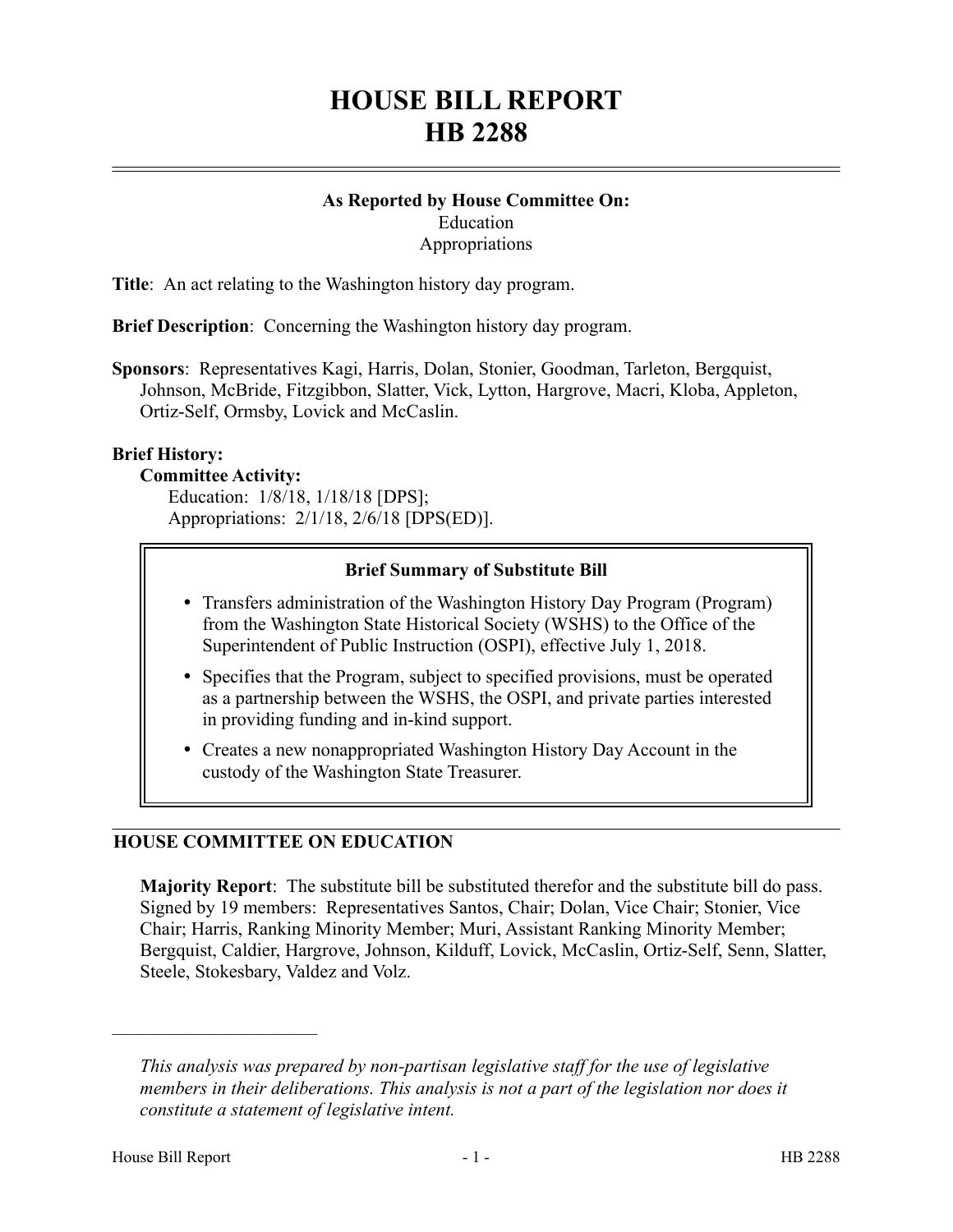**Staff**: Ethan Moreno (786-7386).

# **Background**:

## National History Day and Washington History Day.

The National History Day organization (NHD), a nonprofit organization established in 1974, offers year-long academic programs for middle and high school students in and outside of the United States. In addition to providing professional development opportunities and curriculum materials for teachers, the NHD operates the National History Day Contest, a contest that Washington participates in as an affiliate through the Washington History Day Program (Program). The Program is administered by the Washington State Historical Society (WSHS). According to the WSHS, more than 8,000 students participate in the Program each year.

The WSHS, a tax-exempt nonprofit organization, is designated by the Legislature as a trustee of the state's historical articles and properties. The WSHS's duties include collecting and preserving historical materials, operating state museums, conducting educational activities and historical celebrations, engaging in fund-raising, and exchanging historical property.

#### Office of the Superintendent of Public Instruction.

In addition to its constitutional charge of supervising all matter pertaining to public schools, the Superintendent of Public Instruction (SPI) and its office has numerous and broad responsibilities prescribed in statute, including:

- making rules and regulations necessary for the administration of public education requirements;
- preparing courses of study and other materials and books for the discharge of education duties;
- fulfilling financial responsibilities, including distributing legislatively allocated funds to districts for the operation of the public school system, and awarding numerous state and federally funded grants;
- maintaining and revising, in consultation with the State Board of Education, a statewide academic assessment system to measure student knowledge and skills on state learning standards and for purposes of state and federal accountability; and

–––––––––––––––––––––––––––––––––

satisfying numerous reporting and other duties assigned by the Legislature.

**Summary of Substitute Bill**:

Effective July 1, 2018, responsibility for administering the Program is transferred from the WSHS to the Office of the Superintendent of Public Instruction (OSPI). Subject to funds appropriated for this specific purpose, the OSPI is responsible for the administration and coordination of the Program, including providing necessary staff support.

Although the OSPI has administrative and coordination duties, the Program must be operated as a partnership between the OSPI, the WSHS, and private parties interested in providing funding and in-kind support. The WSHS, in coordination with the OSPI, is directed to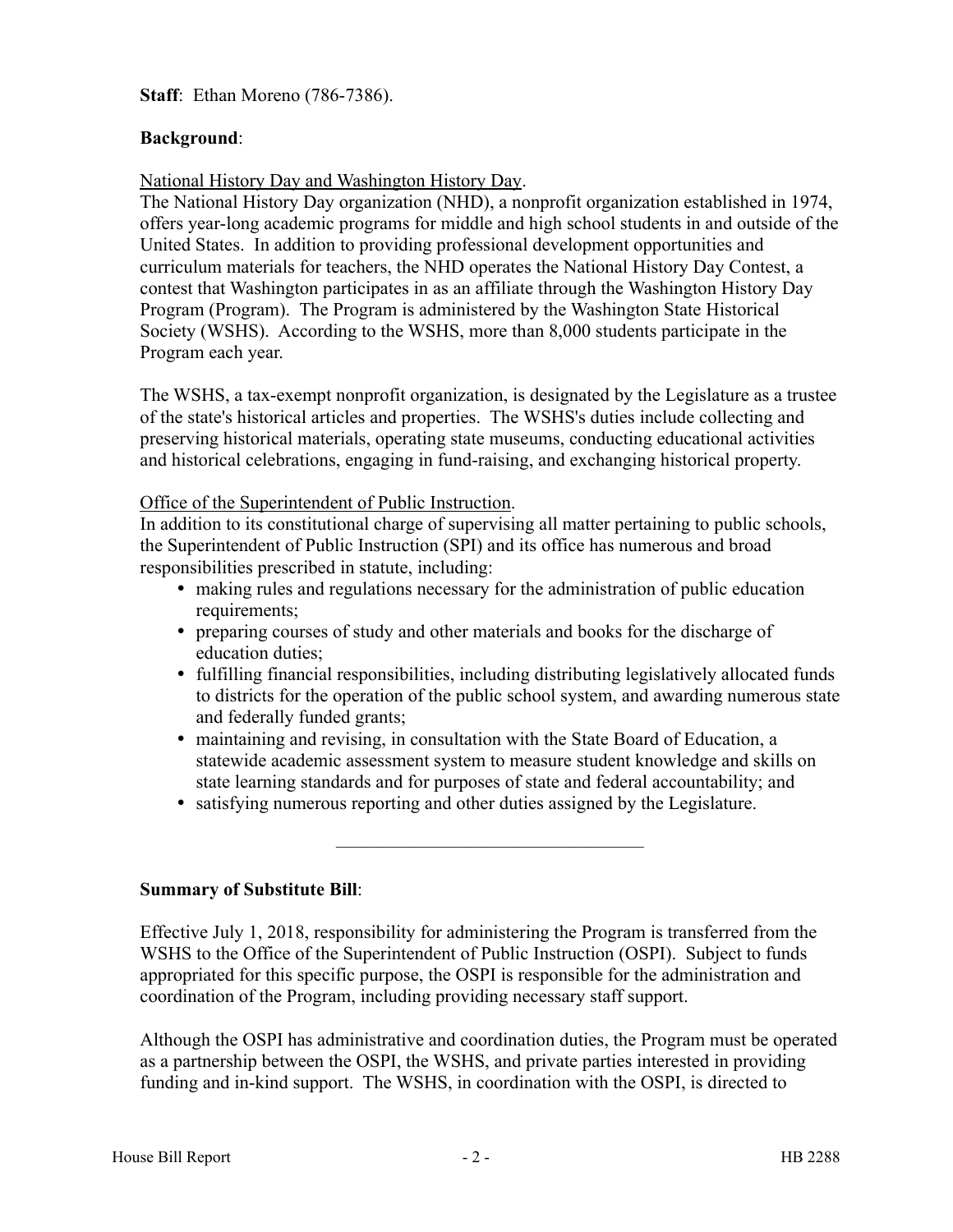promote the Program and provide access and support for students who are conducting primary and secondary research of historical Washington documents and commentary.

A nonappropriated Washington History Day Account (which can be populated with public or private moneys) is created in the custody of the Washington State Treasurer. Only the SPI or the SPI's designee may authorize expenditures from the account. Provisions creating the account specify that it will retain any interest earned on account balances.

# **Substitute Bill Compared to Original Bill**:

The substitute removes provisions requiring the transfer of documents, records, and financial assets pertaining to the Program from the WSHS to the SPI.

–––––––––––––––––––––––––––––––––

**Appropriation**: None.

**Fiscal Note**: Available.

**Effective Date of Substitute Bill**: The bill takes effect 90 days after adjournment of the session in which the bill is passed.

#### **Staff Summary of Public Testimony**:

(In support) A budget proposal to expand the Program was previously offered, but not accepted. As a result, the sponsor decided to instead propose legislation to strengthen the Program and place it in statute. The partnership created in the bill recognizes the role and resources of the WSHS in supporting the Program. The Governor has included \$200,000 in his budget to support the partnership, but \$50,000 is to be from private resources. The WSHS has concerns about transferring a Program endowment, but amendments may be supported.

The state must retain and expand programs that are outstanding, and the Program is one such program. Students in the program are performing excellent work. The program makes history come alive and is a powerful learning tool. The NHD program is a transformative, but underutilized program that provides a format for student research and presentations. Although 500,000 Washington students are eligible to participate in the Program, only 10,000 do so.

The intent of the bill, to expand participation in the Program, is a good one. The WSHS has supported the Program since 2005 when it was dropped by the previous administrator. The WSHS has entered into discussions with OSPI about the Program, and has spoken to the sponsor about technical amendments.

The NHD program operates in all 50 states and some territories. Stakeholders have actively supported Washington's program and will help to implement the public-private partnership in the bill.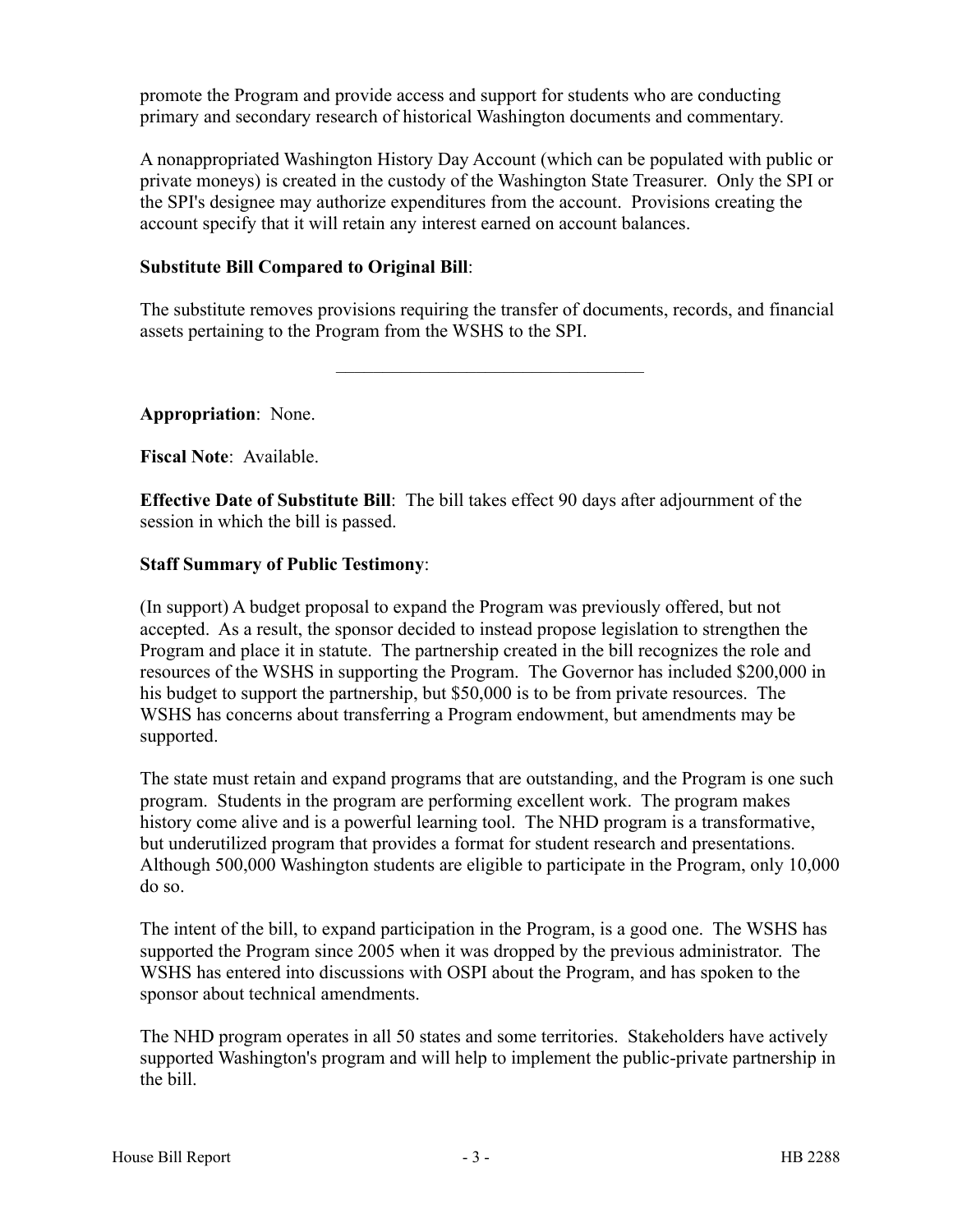As a curriculum, the Program belongs with the OSPI—it is what they do. The OSPI will be able to expand the Program throughout the state. It would be awesome if OSPI could work with teachers to help support history day in Washington.

The OSPI supports the legislation.

(Opposed) None.

**Persons Testifying**: Representative Kagi, prime sponsor; Nicole Kesler; Margie Kates; Susan Lynam, Colonial Dames; Jennifer Kilmer, Washington State Historical Society; Carol Coe, Office of the Superintendent of Public Instruction; Shawn Lee; Randolph Schnabel, Washington History Day; and Matt Norling, Central Washington History Day.

**Persons Signed In To Testify But Not Testifying**: None.

## **HOUSE COMMITTEE ON APPROPRIATIONS**

**Majority Report**: The substitute bill by Committee on Education be substituted therefor and the substitute bill do pass. Signed by 31 members: Representatives Ormsby, Chair; Robinson, Vice Chair; Chandler, Ranking Minority Member; MacEwen, Assistant Ranking Minority Member; Stokesbary, Assistant Ranking Minority Member; Bergquist, Buys, Caldier, Cody, Condotta, Fitzgibbon, Graves, Haler, Harris, Hudgins, Jinkins, Kagi, Lytton, Manweller, Pettigrew, Pollet, Sawyer, Schmick, Senn, Springer, Stanford, Sullivan, Tharinger, Vick, Volz and Wilcox.

**Minority Report**: Do not pass. Signed by 1 member: Representative Taylor.

**Minority Report**: Without recommendation. Signed by 1 member: Representative Hansen.

**Staff**: Jordan Clarke (786-7123).

## **Summary of Recommendation of Committee On Appropriations Compared to Recommendation of Committee On Education**:

No new changes were recommended.

**Appropriation**: None.

**Fiscal Note**: Available.

**Effective Date of Substitute Bill**: The bill takes effect 90 days after adjournment of the session in which the bill is passed.

# **Staff Summary of Public Testimony**:

(In support) We are very concerned about expanding access of the program to students across the state, and the Office of the Superintendent of Public Instruction (OSPI) is best situated to do that. The OSPI has connections in all school districts, professional development